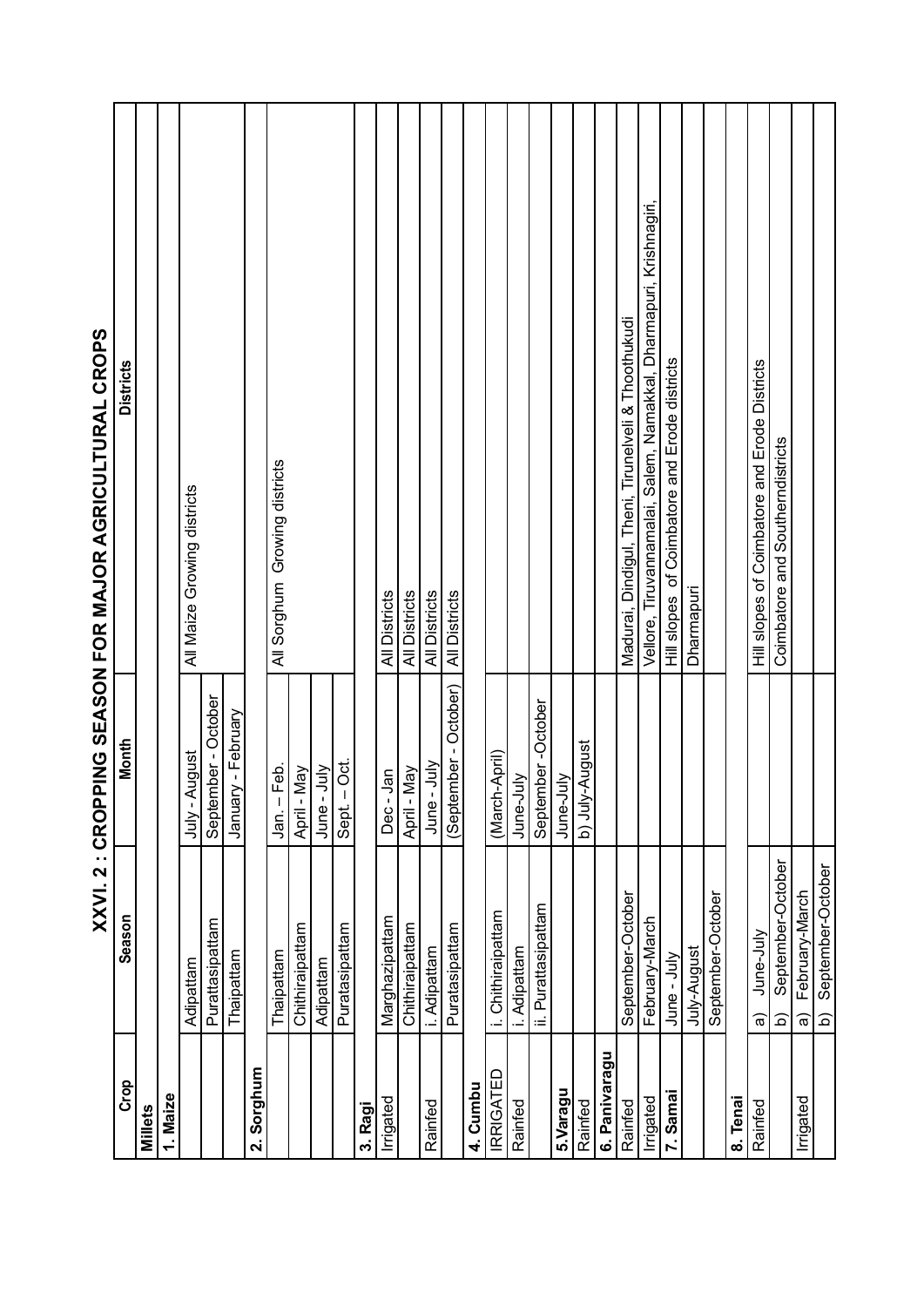| í                                                                                                                 |
|-------------------------------------------------------------------------------------------------------------------|
|                                                                                                                   |
| j                                                                                                                 |
|                                                                                                                   |
|                                                                                                                   |
|                                                                                                                   |
|                                                                                                                   |
|                                                                                                                   |
| I                                                                                                                 |
|                                                                                                                   |
|                                                                                                                   |
|                                                                                                                   |
|                                                                                                                   |
|                                                                                                                   |
|                                                                                                                   |
|                                                                                                                   |
| <b>I</b><br><b>I</b><br>I<br>I<br>I<br>I<br>I<br>I<br>I<br>I<br>I<br>I<br>I<br>I<br>I<br><br><br><br><br><br><br> |
|                                                                                                                   |
| $\frac{1}{2}$                                                                                                     |
|                                                                                                                   |
|                                                                                                                   |
|                                                                                                                   |
|                                                                                                                   |
|                                                                                                                   |
|                                                                                                                   |
|                                                                                                                   |

| Crop      | Season                                      | Month                                | <b>Districts</b>                                                                                                                                                                                                                       |
|-----------|---------------------------------------------|--------------------------------------|----------------------------------------------------------------------------------------------------------------------------------------------------------------------------------------------------------------------------------------|
| Blackgram | Adipattam                                   | August<br>June-J                     | All districts except Kanyakumari and Nilgiris                                                                                                                                                                                          |
|           | Puratasipattam                              | September-November                   | Coimbatore, Madurai, Dindigul, Theni, Pudukottai,, Sivagangai, Ramanathapuram,<br>Erode,<br>Perambalur,<br>Namakkal,<br>Salem,<br>Virudhunagar, Thoothukudi and Tirunelveli.<br>Vellore, Tiruvannamalai Dharmapuri,                    |
|           | Markazhi - Thaipattam<br>(Winter Irrigated) |                                      | All districts except Kanyakumari and Nilgiris                                                                                                                                                                                          |
|           | Rice fallows                                | January                              | Thanjavur, Tiruvarur, Nagapattinam, Cuddalore, Villupuram and Kanchipuram                                                                                                                                                              |
|           | Chithiraipattam (Summer<br>Irrigated)       |                                      | Tiruchirappalli,<br>Villupuram,<br>Cuddalore,<br>Perambalur, Thiruvallur, Kancheepuram<br>Nagapattinam,<br>Thanjavur, Tiruvarur,                                                                                                       |
| Greengram | Adipattam                                   | ミラ<br>June                           | All districts except Kanyakumari and Nilgiris                                                                                                                                                                                          |
|           | Puratasipattam                              | September - October                  | Kanchipuram, Tiruvallur, Dharmapuri, Vellore, Tiruvannamalai, Salem, Namakkal,                                                                                                                                                         |
|           |                                             |                                      | Madurai, Dindigul, Theni, Pudukottai, Pudukkottai, Sivagangi, Ramanthapuram,<br>Cuddalore, Villupuram, Thiruchirapalli, Perumbalur, Erode, Coimbatore,<br>Virudhunagar, Thothukudi and Thirunelveli, Vellore and Tiruvannamalai,       |
|           | Margazhi-Thai Pattam                        | December - January                   | All districts except Kanyakumari and the Nilgiris                                                                                                                                                                                      |
|           | Rice fallows                                | January - February                   | Thanjavur, Tiruvarur, Nagapattinam, Cuddalore,                                                                                                                                                                                         |
|           | Summe                                       | February - March                     | Tiruchirapalli,<br>Villupuram,<br>Cuddalore,<br>Thanjavur, Tiruvarur, Nagapattinam,<br>Perambalur, Thiruvallur, Kanchipuram                                                                                                            |
| Cowpea    | Adipattam                                   | June-August                          | For all districts except Kanyakumari and Nilgiris                                                                                                                                                                                      |
|           | Purattasipattam                             | September-<br>November               | Erode,<br>Namakkal, Perembalur,<br>Coimbatore, Madurai, Dindigul, Theni and Virudhunagar<br>Salem,<br>Vellore, Thiruvannamalai, Dharmapuri,                                                                                            |
|           | Margazhi - Thaipattam                       | December - February                  | Salem,<br>Theni, Tiruchirappalli,<br>Dharmapuri,<br>Perambalur, Ariyalur, Karur, Pudukkottai, Tirunelveli and Thoothukudi<br>Kanchipuram, Thiruvallur, Vellore, Thiruvannamalai,<br>Erode, Madurai, Dindigul,<br>Namakkal, Coimbatore, |
| Redgram   | Vaigasi Pattam                              | <u>une</u><br>Nay-Jı                 | Krishnagiri, Dharmapuri, Salem, Erode, Coimbatore Dindigul, Theni and Madurai                                                                                                                                                          |
|           | Adi/Avanipattam                             | June - August                        | Dindigul, Theni, Pudukkottai and Sivagangai June 15th to July 15th sowing July<br>Madurai,<br>Perumbalur, Ariyalur,<br>Namakal,<br>Salem,<br>15th to August 15th sowing<br>Thiruvannamalai,<br>Vellore,                                |
|           | Purattasipattam                             | September - October                  | Coimbatore,<br>Madurai, Dindigul, Theni Pudukkottai, Sivagangai, Perumbalur, Ariyalur<br>Erode,<br>Vellore, Tiruvannamalai, Dharmapuri, Salem, Namakkal,                                                                               |
|           | Markazhipattam<br>Chithiraipattam           | Summer Irrigated<br>Winter Irrigated | All districts except The Nilgiris and Kanyakumari Wetland bunds<br>All districts except The Nilgiris and Kanyakumari                                                                                                                   |
|           |                                             |                                      |                                                                                                                                                                                                                                        |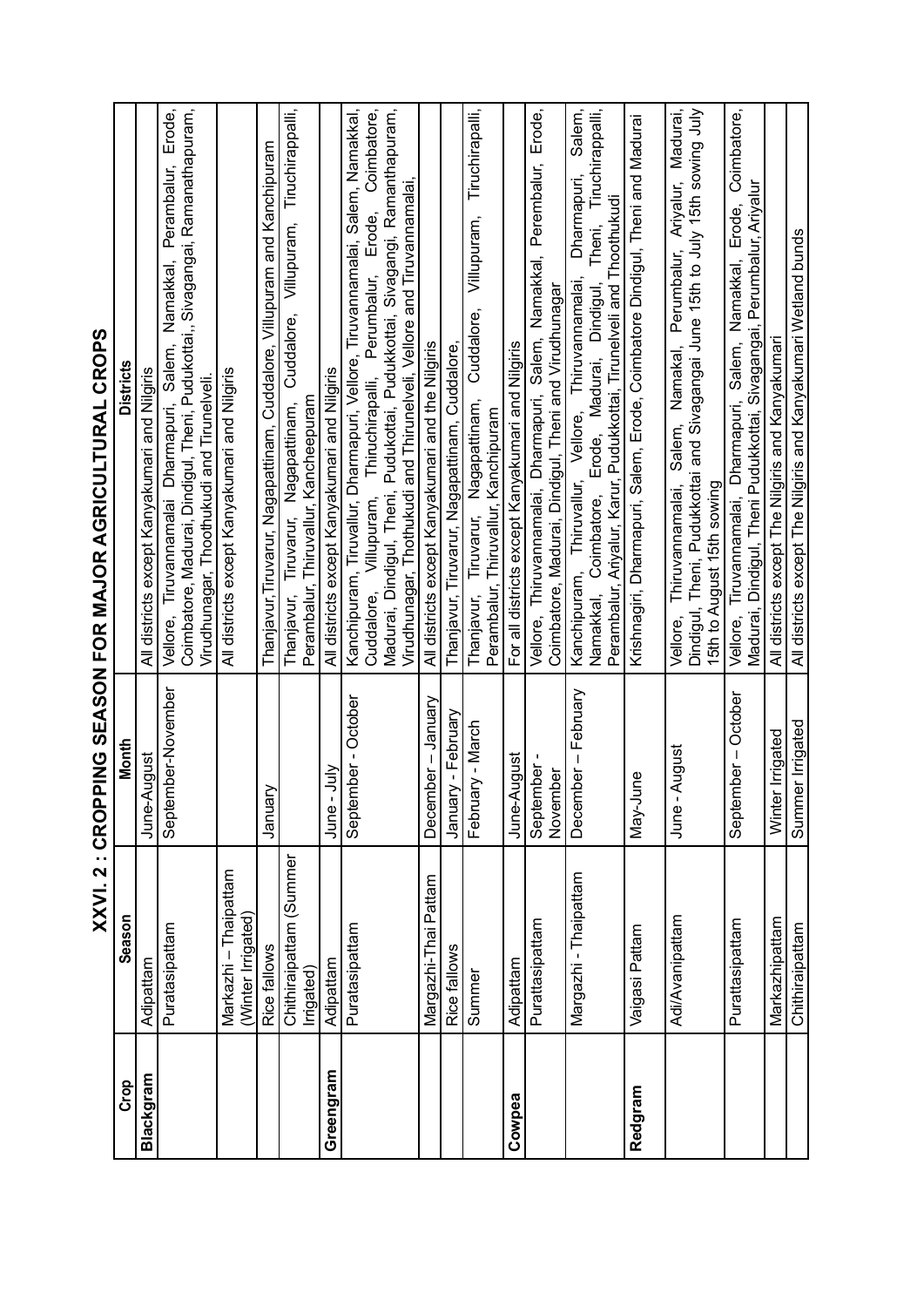|                      | XXVI. 2 : CROP          |                          | PING SEASON FOR MAJOR AGRICULTURAL CROPS                                                                                                                                                                   |
|----------------------|-------------------------|--------------------------|------------------------------------------------------------------------------------------------------------------------------------------------------------------------------------------------------------|
| Crop                 | Season                  | Month                    | <b>Districts</b>                                                                                                                                                                                           |
| Horsegram            | Winter season (Rainfed) | November                 | All districts except The Nilgiris and Kanyakumari                                                                                                                                                          |
| Groundnut            | Chithiraipattam         | Vay<br>April-M           | Coimbatore, Thiruppur, Villupuram                                                                                                                                                                          |
|                      | Margazhipattam          | <u>ရှ</u><br>Dec-        | Thiruvallur,<br>Kancheepuram, Perambalur, Ariyalur, Thiruchirapalli, Thanjavur, Thiruvarur,<br>Erode, Theni, Dindigul, Karur, Pudukkottai, Madurai, Virudhunagar,<br>Nagapattinam, Thanjavur, Nagapattinam |
|                      | Anippattam              | July<br>June-            | Coimbatore, Thiruppur, Erode, Theni, Dindigul, Karur, Pudukkottai, Madurai,<br>Sivagangai, Thiruvallur, Cuddalore, Vellore, Perambalur, Ariyalur, Thanjavur,<br>Nagapattinam                               |
|                      | Thaippattam             | Jan-Feb                  | Ramanathapuram, Thirunelveli                                                                                                                                                                               |
|                      | Ayppasipattam           | Oct-Nov                  | Sivagangai, Cuddalore                                                                                                                                                                                      |
|                      | Adippattam              | July-Aug                 | Virudhunagar, Kancheepuram, Perambalur, Ariyalur                                                                                                                                                           |
|                      | Purattasipattam         | $\overline{5}$<br>$Sep-$ | Ramanathapuram, Thirunelveli, Thiruvannamalai                                                                                                                                                              |
|                      | Karthigaipattam         | Dec<br>$Nov-1$           | Salem, Krishnagiri, Villupuram, Vellore, Thiruvannamalai, Thoothukudi                                                                                                                                      |
|                      | Vaigasipattam           | June<br>$Max-$           | Namakkal, Dharmapuri                                                                                                                                                                                       |
| (Gingelly)<br>Sesame | Masipattam              | March<br>Feb-            | Coimbatore, Thiruppur, Erode, Thiruvannamalai, Salem, Perambalur, Ariyalur,<br>Thanjavur, Thiruchirapalli                                                                                                  |
|                      | Anippattam              | <b>Slut</b><br>June-     | Coimbatore, Thiruppur, Erode, Dindigul, Salem, Namakkal, Dharmapuri, Krishnagiri                                                                                                                           |
|                      | Karthigai               | Dec<br>Nov-              | Theni, Ramanathapuram, Sivagangai, Thirunelveli, Thoothukudi, Villupuram                                                                                                                                   |
|                      | Chithiraipattam         | Apr-May                  | Thirunelveli, Karur, Villupuram, Thiruvarur                                                                                                                                                                |
|                      | Margazhi                | <b>Jan</b><br>Dec-       | Pudukkottai, Kancheepuram, Cuddalore, Vellore, Namakkal                                                                                                                                                    |
|                      | Anipattam               | Š<br>June-               | Madurai, Thiruvallur, Vellore, Thiruvannamalai                                                                                                                                                             |
|                      | Adippattam              | July-Aug                 | Virudhunagar, Pudukkottai, Kancheepuram, Cuddalore, Perambalur, Ariyalur                                                                                                                                   |
|                      | Purattasipattam         | ö<br>Sep-                | Karur, Thiruvallur, Thiruchirapalli                                                                                                                                                                        |
|                      | Thaippattam             | Jan-Feb                  | Thanjavur, Thiruvarur, Nagapattinam                                                                                                                                                                        |